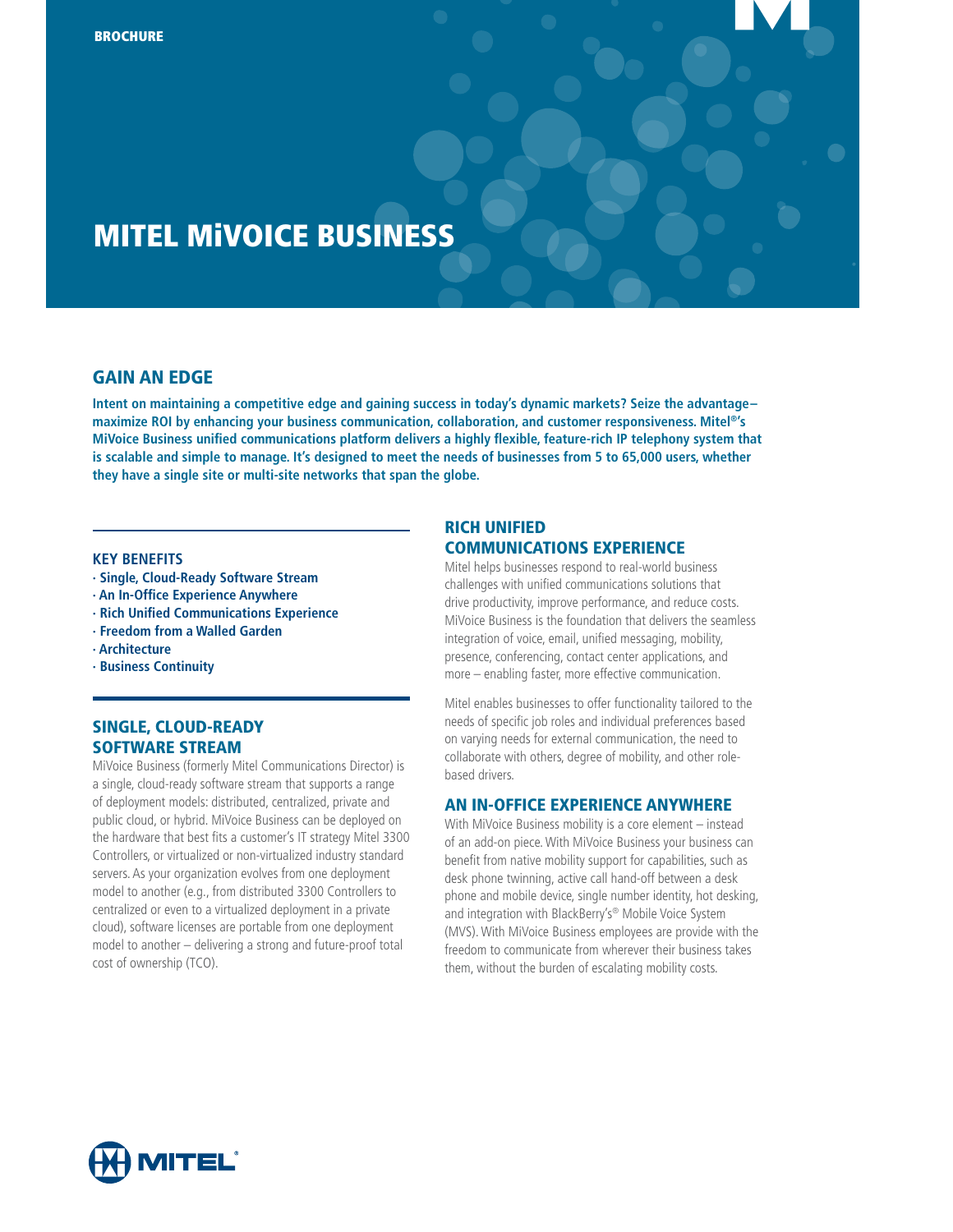# Freedom from Walled Garden Architectures

MiVoice Business is based on an open, fully modular architecture that makes it agnostic when it comes to data infrastructure and UC components from other vendors allowing MiVoice Business to be deployed on industry standard hardware. Mitel provides integration with most of the industry's most widely deployed back office applications, including email, presence and instant messaging (IM) engines, and customer relationship management (CRM) solutions.

### Business Continuity

MiVoice Business's distributed architecture offers business continuity via resiliency and reliability options in the event of a network outage or hardware failure. In addition to the 3300 Controller redundant hardware option, MiVoice Business can be run on certified Stratus® servers, which deliver both processor redundancy and RAID-protected hard drives, dual hot-swappable power supplies and fans, and redundant network connections.

MiVoice Business can be deployed in vSphere virtual environments as well, further enabling you to take advantage of the business continuity services available through VMware®– offering the ability to perform an automatic restart of virtual machines on alternate servers when a server failure happens.

In addition to enabling pre-planned disaster recovery management policies for when a primary data center or server cluster is put out of service, virtual cluster can also be recreated on a backup data center.

# **KEY features**

- **· Mobility**
- **· Unified Messaging**
- **· Contact Center**
- **· Simple, Powerful Web Based Management**
- **· Full Range of Mitel IP Desktop Portfolio and Accessories**
- **· Deployment Flexibility**

### **MOBILITY**

With MiVoice Business, employees have the same "inoffice" communications experience from anywhere with a single identity, phone number, voice mailbox, and extension. MiVoice Business's embedded mobility solutions, such as basic Twinning, Dynamic Extension, and Hot Desking, and integration with BlackBerry Mobile Voice System (MVS), deliver employees greater freedom to communicate from wherever their business takes them, without the burden of escalating mobility costs.

#### **Dynamic Extension**

MiVoice Business's embedded Dynamic Extension solution provides users with the ultimate in cost-effective, "no compromise" mobility by letting employees select up to eight devices (regardless of device type) to act as their business phone, so all of their phone numbers collapse into one, giving them a single identity through their business extension.

#### **Hot Desking**

Ensure employees continue to be accessible and productive no matter which business location they are working from. Hot Desking allows employees to log into any Mitel MiVoice IP Phone, located at any of your offices, or even at home, so they can access personal preferences and have their calls routed to the device they are logged in to. In fact, with External Hot Desking employees can even log into external communications devices, such as their home phone, in order to take calls just like they would if they were using a Mitel handset.

### **Mitel Mobility for Blackberry Mobile Voice System**

With the combination of MiVoice Business and BlackBerry MVS, BlackBerry smartphones become extensions of the company's PBX, providing a single interface to all employees' business communications needs and securely maintaining a single identity for both inbound and outbound dialing. Customers always know where employees can be reached and the company can present them with a single corporate identity throughout the calling experience.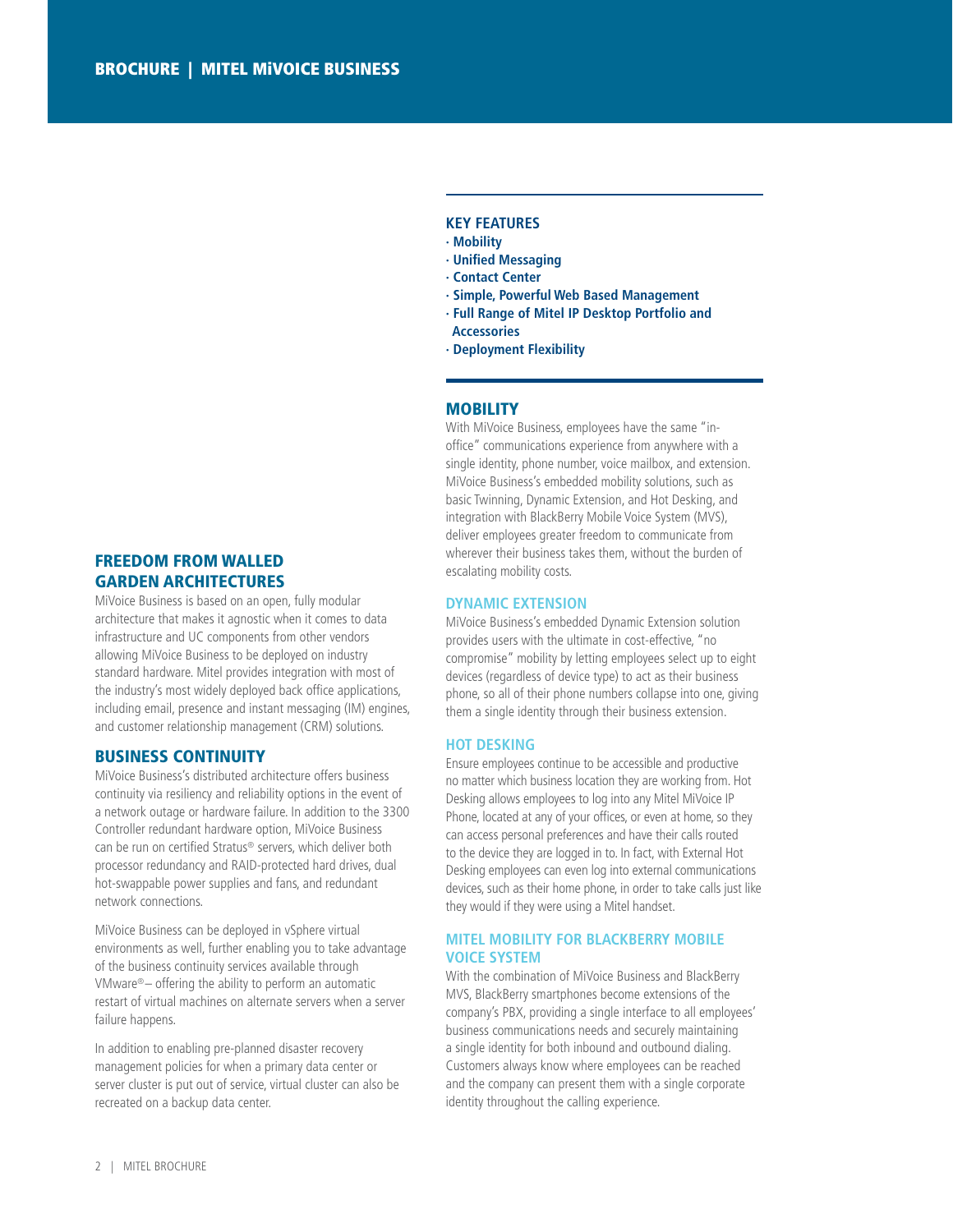### Unified Messaging

Employees have anywhere, anytime access to messages with an integrated, fully-featured voice mail system, unified messaging, and an automated attendant.

### **CONTACT CENTER**

Help ensure the delivery of excellent customer service that nurtures relationships with MiVoice Business's fully integrated contact center solution. Embedded agent and supervisor tools drive productivity in your contact center to ensure operational efficiency.

# Simple, Powerful, Web-Based Management

MiVoice Business in conjunction with the Mitel MiVoice Enterprise Manager deliver a broad range of administration functions and capabilities all within a simplified webbased management architecture that reduces the time and resources required to perform tasks and administer changes. An administrator can administer a multi-platform MiVoice Business solution from their web browser as if it was a single platform solution. System changes are automatically synchronized across the solution, and management control and tasks can be delegated across the organization, rather than relying on a centralized point.

#### **Simple End User Provisioning**

Administrators can quickly provision new employees with preformatted departmental and role-based templates. Employee information is automatically shared across all the other MiVoice Business solutions in the network to ensure that any employee on any system can immediately contact the newly added employees. Integration with Microsoft® Active Directory® means you can configure a user once in Active Directory, and the user will automatically be assigned a role template and configured within MiVoice Business – saving your business considerable time, and simplifying large deployments.

# Full Range of Mitel MiVoice IP Desktop Portfolio

MiVoice Business supports a full range of MiVoice IP Desktop devices and accessories. From affordable entry-level phones to products that deliver advanced applications to the desktop, Mitel offers a broad range of analog, digital, and IP phones; consoles; softphones; conference units; and peripherals. Building on a legacy of success at the desktop, Mitel phones combine the ergonomics, feature-richness, and voice quality users expect.

# Deployment Flexibility

Mitel's innovative MiVoice Business call control software allows you to operate your communications system with flexibility, ease, and reliability on your choice of platform:

- · The family of Mitel 3300 Controllers
- · Industry standard servers from Oracle®, HP®, IBM®, and Dell®
- · VMware® vSphere™ 5.0 virtualization platform, for businesses that want to manage communications like any other application in their data center
- · Multi-Instance deployment for high-density call control required by large businesses and service providers

This choice supports a range of deployment models (distributed, centralized, private and public cloud) and is future proof – as your IT strategy shifts, so too can your communications strategy.

# **Standards-Based Architecture**

MiVoice Business adheres to industry standards, enabling businesses to leverage existing business infrastructure and provide a smooth transition path to the network-centric communications model. MiVoice Business's core call control features and functionality are the same regardless of the hardware platform. MiVoice Business operates across virtually any LAN / WAN infrastructure, coupled with native support for legacy networking standards such as Q.SIG and DPNSS in addition to digital trunking protocols for PSTN access, offering businesses the ability to protect existing investments irrespective of legacy PBX, while delivering all the advantages of a converged infrastructure.

#### **SIP Protocol Support**

In support of Mitel's support for open standards, MiVoice Business natively supports connection to both SIP lineside devices and SIP trunks. No extra hardware or software is required to support SIP users or trunks, greatly simplifying the solution administration when using the SIP Protocol. Mitel is at the forefront of SIP leadership with our SIP Center of Excellence, a dedicated lab providing pro-active interop testing and validation with market-leading third-party network devices, endpoints, and service provider configurations.

#### **Integration with Business Applications**

In concert with the Mitel Open Integration Gateway (OIG), MiVoice Business seamlessly delivers call control capabilities in to your core business applications to drive workflow process efficiencies in your day to day operations.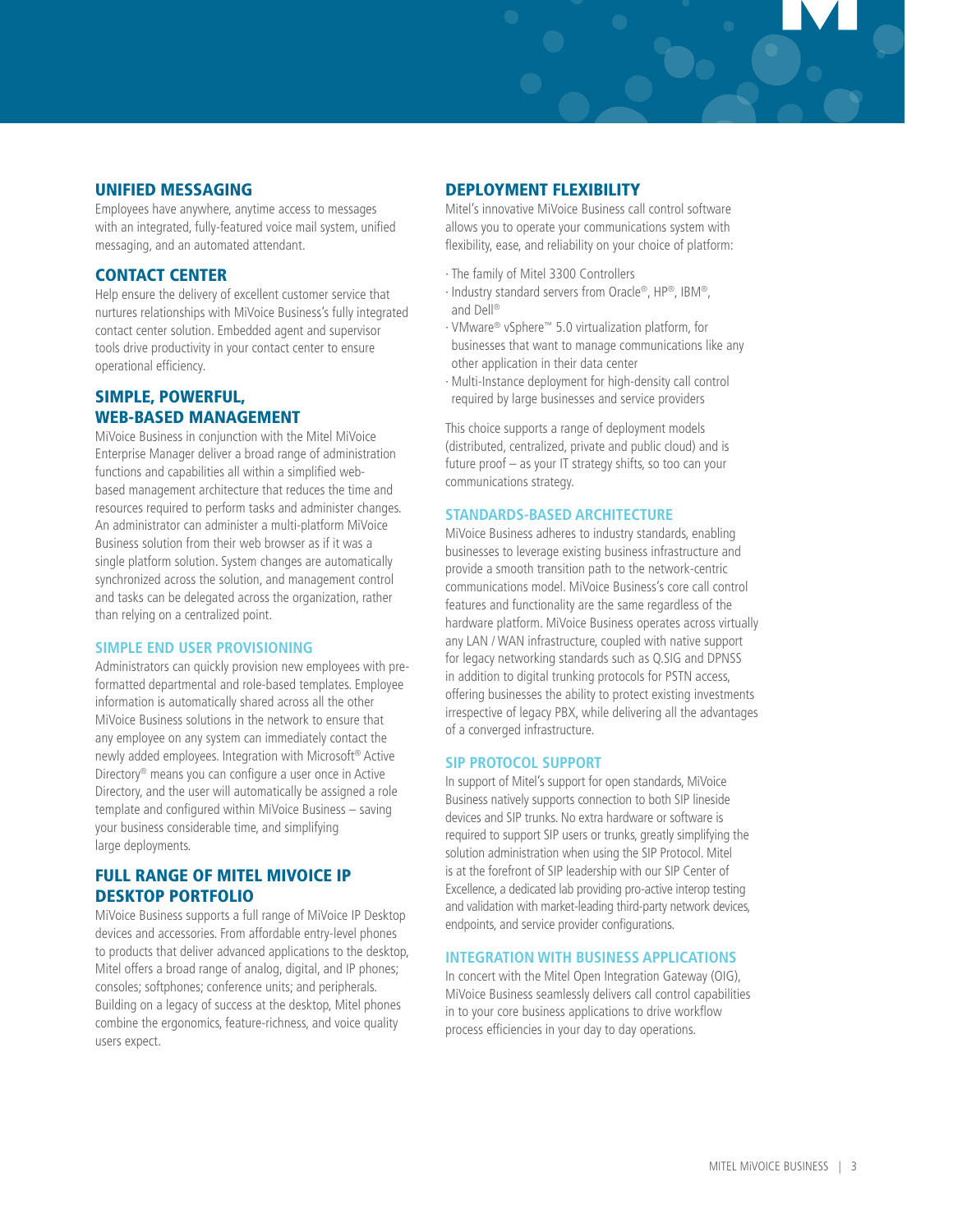# Technical Specifications

### **Languages Supported**

English, French, Spanish (Europe), Spanish (Latin America), Dutch, Italian, German, Portuguese (Europe), Portuguese (Brazil), Romanian, Russian, Swedish, Polish, Simplified Chinese.

# **ISS Hardware Requirements**

|            | <b>SPECIFICATIONS</b>                                                                                               |  |  |
|------------|---------------------------------------------------------------------------------------------------------------------|--|--|
| <b>CPU</b> | Dual CPU, Quad Core Intel Nehalem®, Intel 55xx (2.26 GHz minimum), or later revision<br>with Hyperthreading enabled |  |  |
| Hard Drive | 146 GB SATA x2 (292 GB), 146 GB usable                                                                              |  |  |
| <b>RAM</b> | 6 GB                                                                                                                |  |  |
| <b>NIC</b> | Integrated Dual 10/100/1000 Mbps                                                                                    |  |  |

# **Supported Mitel Platforms**

|                                         | <b>MIVOICE BUSINESS RELEASE 6.0</b> |  |  |
|-----------------------------------------|-------------------------------------|--|--|
| Mitel Standard Linux <sup>1</sup> (MSL) | MSI 9.3                             |  |  |
| Mitel StreamLine                        | Release 1.0                         |  |  |
| Mitel Open Integration Gateway          | Release 1.0                         |  |  |

# **Supported Mitel Applications**

|                                                                                                                                  | <b>MIVOICE BUSINESS RELEASE 6.0</b> |
|----------------------------------------------------------------------------------------------------------------------------------|-------------------------------------|
| Mitel MiCollab (formerly Mitel Applications Suite)                                                                               | Release 5.0                         |
| Mitel MiCollab Client (formerly Unified Communicator® Advanced)                                                                  | Release 6.0                         |
| Mitel MiCollab: Unified Messaging (formerly NuPoint™ Unified Messaging on MAS)                                                   | Release 6.0                         |
| Mitel MiCollab: Speech Auto-Attendant                                                                                            | Release 6.0                         |
| Mitel MiCollab: Audio, Web, and Video Conferencing (formerly Mitel Collaboration Advanced)                                       | Release 5.0                         |
| Mitel MiVoice Border Gateway                                                                                                     | Release 8.0                         |
| Mitel NuPoint™ Unified Messaging                                                                                                 | Release 6.0                         |
| Mitel Speech Auto-Attendant                                                                                                      | Release 6.0                         |
| Mitel MiContact Center Enterprise / Business Edition (formerly Contact Center Solution Enterprise /<br><b>Business Edition</b> ) | Release 6.0.2                       |
| Mitel MiContact Center IVR Routing (formerly Mitel Contact Center Solutions IVR                                                  | Release 6.0.2                       |
| Mitel MiVoice Call Accounting (formerly Mitel Call Accounting)                                                                   | Release 6.0.2                       |

1 Linux® is the registered trademark of Linus Torvalds in the U.S. and other countries.